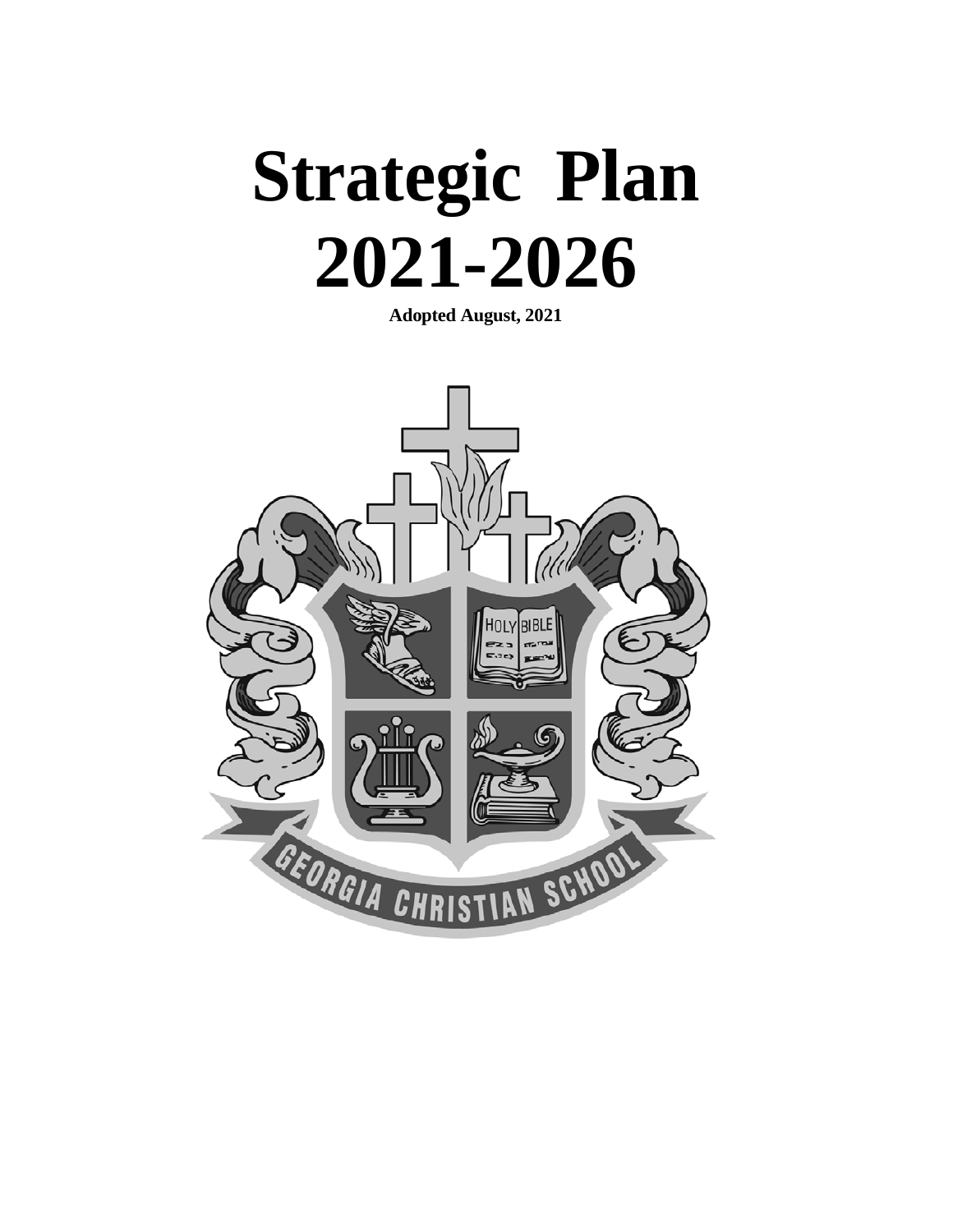#### **GeorgiaChristianSchool** *Changing Lives One at a Time for 100 Years* **Established 1914**

The GCS Board of Directors saw the need to update the strategic plan for the school. A committee was formed made up of the Chairman of the Board, President, Principal, lead teachers in elementary, middle and high school, Athletic Director, Chairman of the Bible Department and School Counselor. The committee's purpose was to provide an updated version of the recommend plan to the GCS Board of Directors. The committee met in the fall of 2014 to discuss what parts of the previous plan had been accomplished and what areas still needed to be considered. The committee recommended that the mission statement of Georgia Christian School remain unchanged (see following page). Multiple meetings were held to organize and prioritize the areas of consideration along with a target date of completion. The proposed plan was then submitted to the GCS Board of Directors in January, 2014. With minor changes, the plan was adopted January, 2015. The document was reviewed annually by the GCS Board of Directors to update/make changes as necessary. Every five years, another Strategic Planning Committee is formed to follow the original process to develop and propose a plan to the GCS Board of Directors. This is the latest iteration of the GCS Strategic Plan. Updates are noted in

different font colors.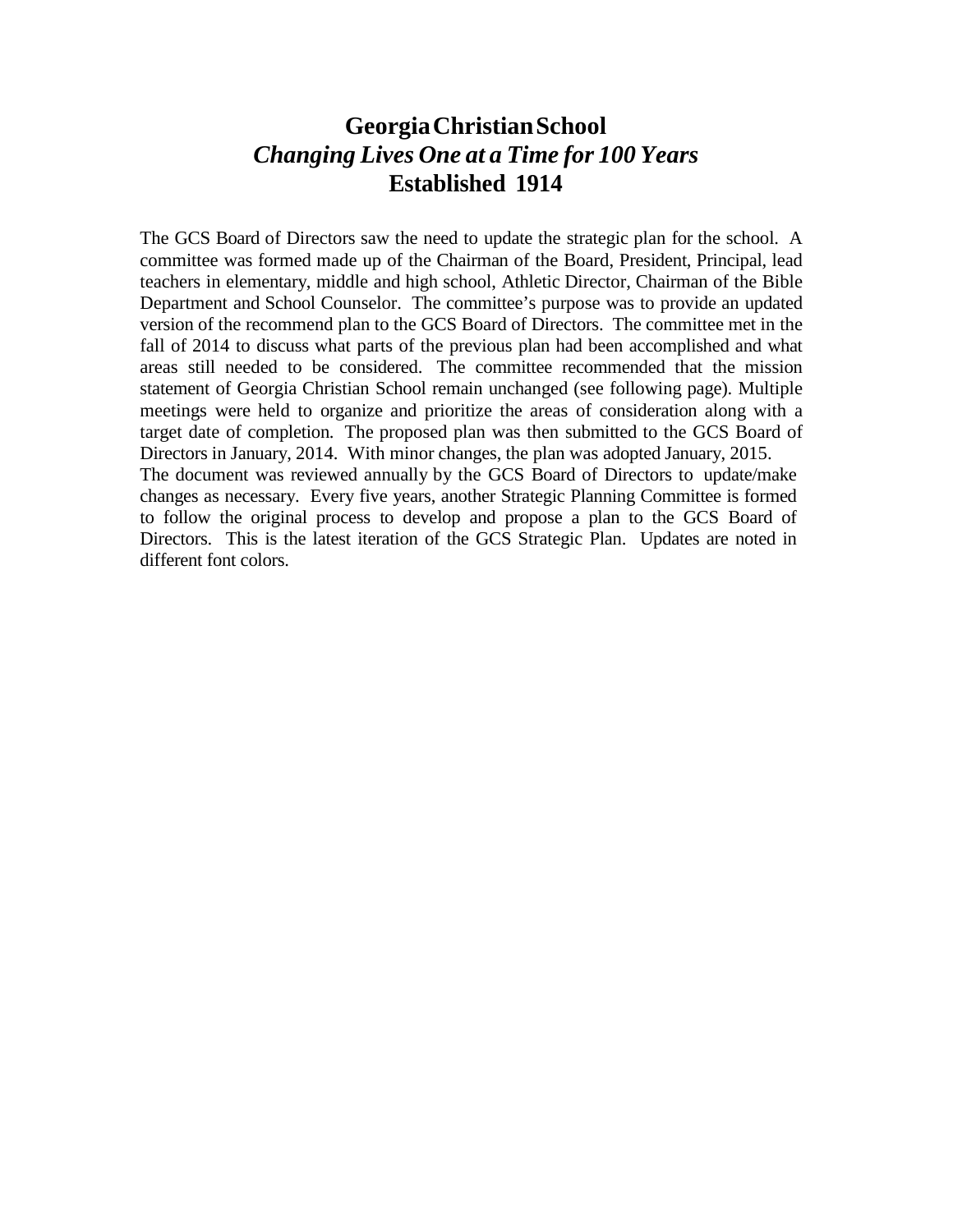# **Strategic Plan**

#### **Areas of Consideration**

- •Infrastructure
- •Marketing/PR
- •Finance
- •Academics
- •Spirituality
- •Extracurricular
- •Personnel
- •Athletics (see separate Strategic Plan)

**Mission Statement:** Georgia Christian School provides a Christian foundation that promotes a passion for learning, responsible citizens, and the skills necessary to lead through character development, spiritual guidance and excellent academic instruction.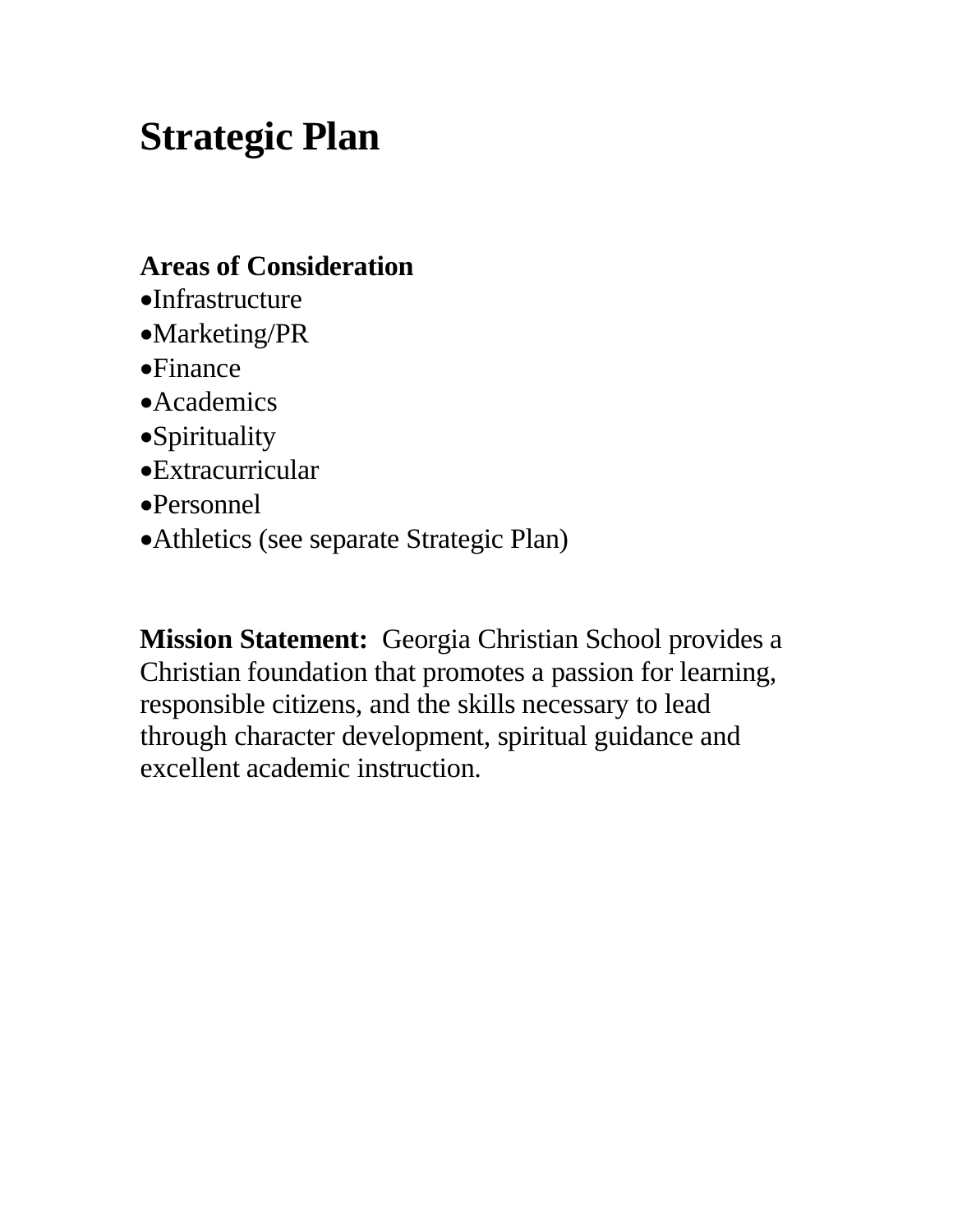### **Infrastructure/Facilities**

Strategy: We will ensure adequate facilities

Specific Result: Provide facilities that are adequate, safe, and conducive to learning.

Action Step:

- 1. Implement safety recommendations of comprehensive master building/facilities Plan (\$98,000)-AUG2025
	- A. Fencing around perimeter of campus (including gates) (\$90,000)-AUG 2025
	- B. Outdoor lighting around campus
		- -Lights in courtyard of Robert Lester Building (\$600)-APR 2022
		- -Lights around Field House (\$600)-APR 2022
		- -Lights in front of Old MS (\$600)-APR 2022
	- C. "Ring bells" at entrance of buildings (\$700)- AUG2022
	- D. Magnetic Door Locks on main building entrances (\$2,500)-AUG2023
	- E. Security cameras in all buildings

-EL hall and classroom cameras (\$2,000)- AUG2022

-Exterior cameras for Robert Lester Building (\$1,000)-APR2022

- 2. Construct facilities to include the following areas by AUG 2023 (\$3.56 million)
	- A. New HS Building (24,000 sqft) (\$3.5 million)- AUG 2023
		- 1. Nine Classrooms
		- 2. Four Hundred + Seat Auditorium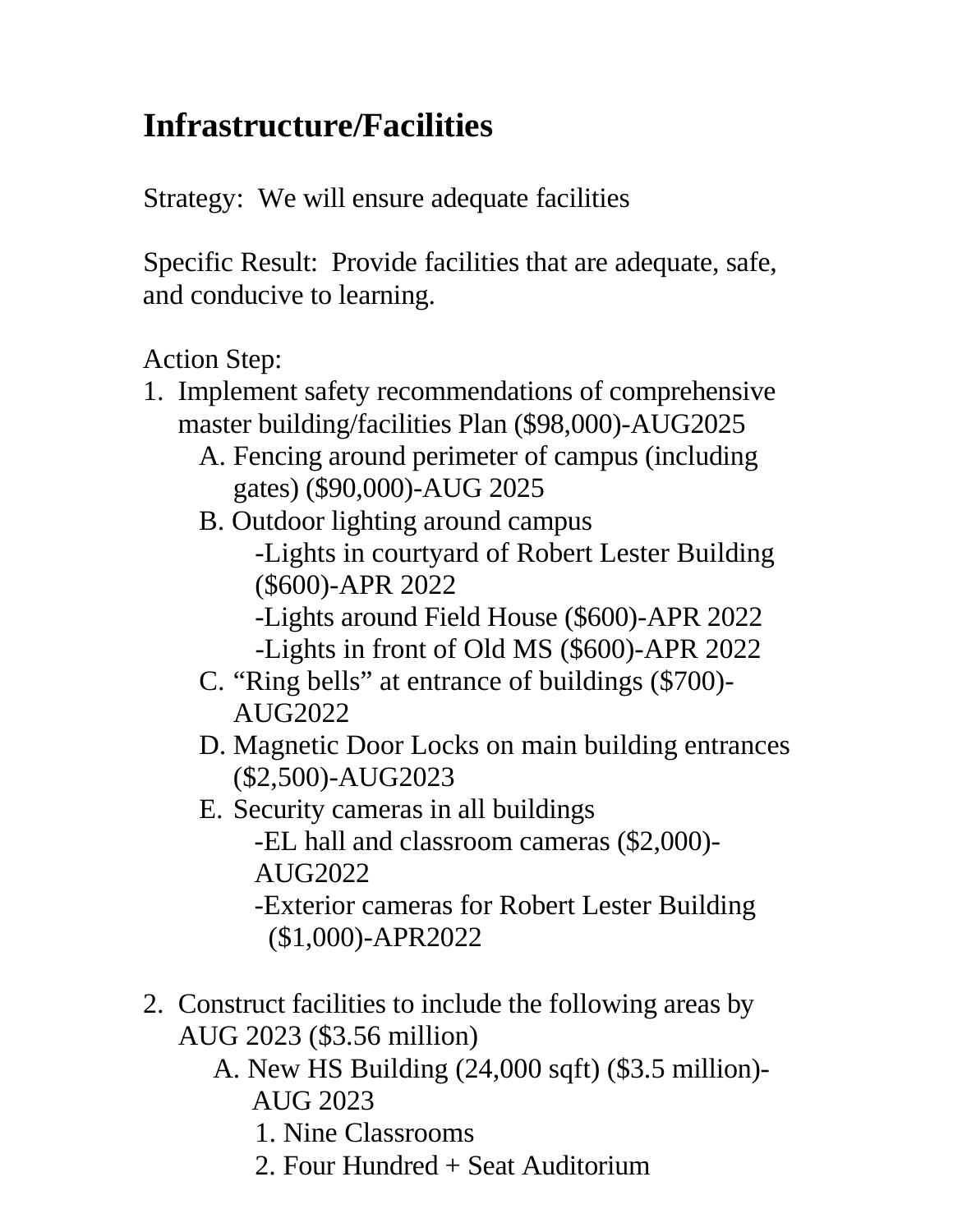3. Media Center

- B. New Parking Lot for EL (cost part of HS project)- AUG 2023
- C. Parking lot updates at gym/playing fields (\$25,000)-AUG2024
- D. Amphitheater (\$15,000)-AUG2023
- E. Shade for EL Playground-AUG2021
- F. Multipurpose indoor space for EL (\$15,000)- AUG2023
- G. Updated/consistent campus signage (\$5,000)- AUG2023
- H. \*Athletic Facility Improvements found in Athletic Strategic Plan

## **TotalInfrastructure:\$3,658,000**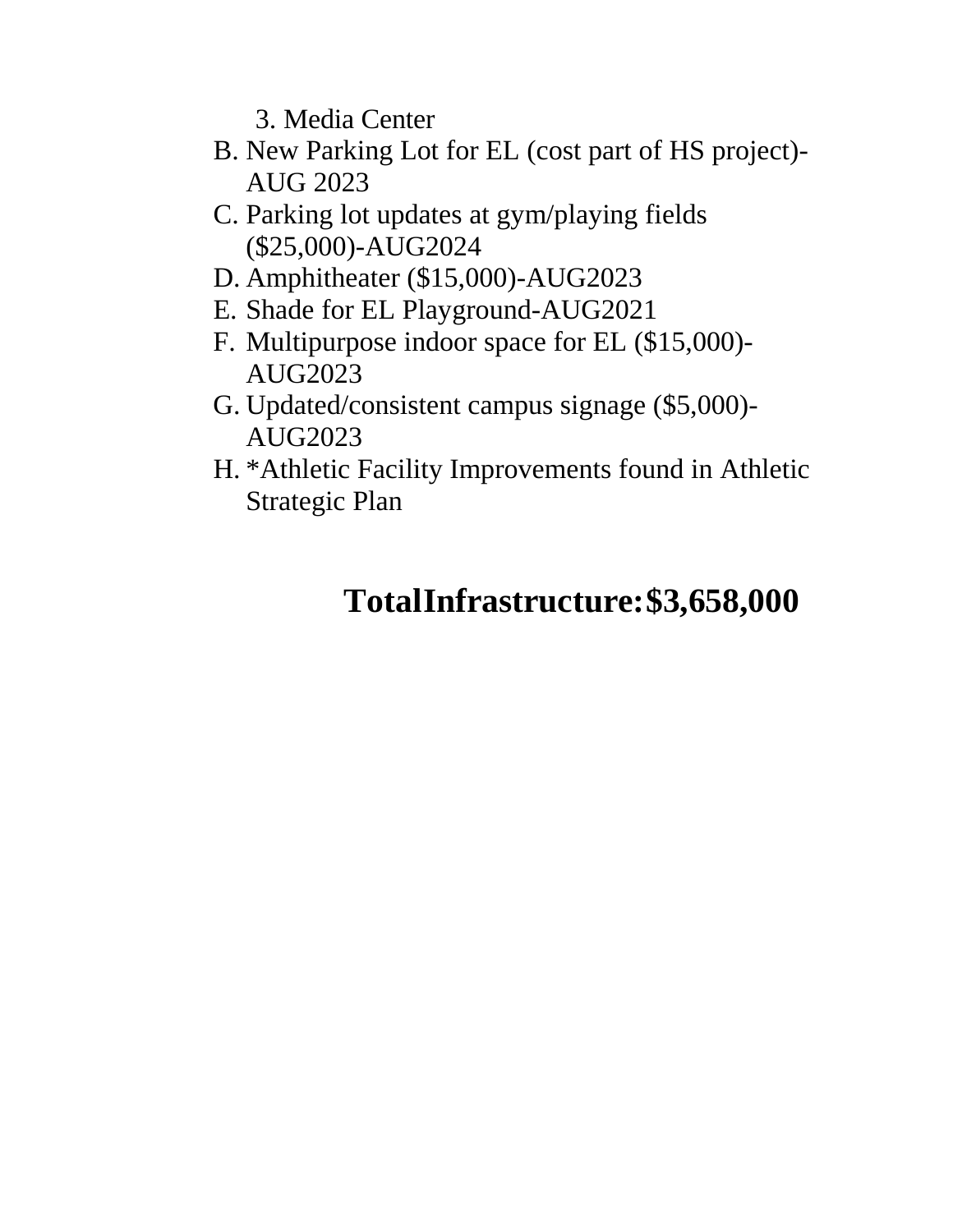## **Marketing/PR**

Strategy: To increase awareness of the school and its programs in the community.

Specific Result I: See that enrollment increases by 5% annually through recruitment and retention (350 students max).

- 1. Fine tune comprehensive public relations plan (\$33,800)-JUL2022
	- A. Advertising
		- 1. Videos, radio, newspaper, social media, website (\$20,000 annually)
			- A. College acceptances; test scores, curriculum, testimonials, etc.
			- B. Hire social media manager (\$2,500/yr)- SEP2021
			- C. Invest in GCS App (\$3,500/yr)-APR2022
		- 2. Benefit dinner (showcase videos/students)
		- 3. Mail outs in tri-county area (\$2,000)-MAR2022
		- 4. Church ambassadors (\$1,000)-MAR2021
		- 5. Rotary (\$1,100)
		- 6. Chamber (Lake Park/Valdosta) (\$200)
		- 7. Live Stream Events
			- K5/High School Graduation (\$350)-MAY2021
			- Athletic Events (\$750)-AUG2022
		- 8. Friends/family events (semi/annually) (\$500/yr)-JUL22-26
		- 9. Promote at events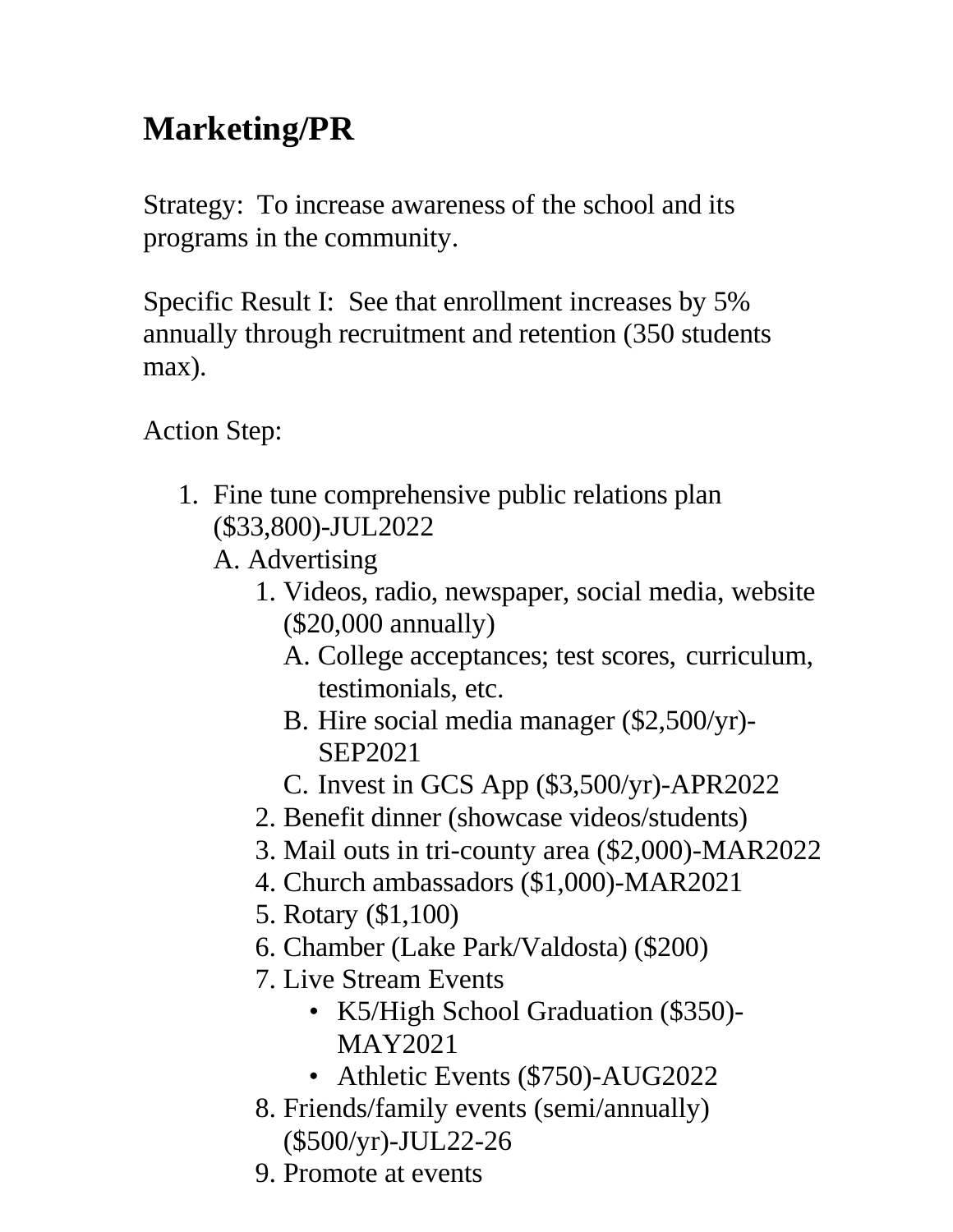- Georgia Bible Camp-JUL2021
- YES Weekend-DEC-2021
- 10. Grow Alumni Association by 5% annually for five years (\$2,000/yr)-AUG2022-26
- 2. Market to Churches of Christ to reach 50% enrollment with Church of Christ affiliation (1,000)- JUL2026
	- A. Meet with Elders and promote value of GCS for their congregations
		- 1. Promote church scholarships
		- 2. Promote financial support of Bible Dept.
	- B. Host GCS Church of Christ event annually for churches within a 50 mile radius (\$1,000)
	- C. Recruit preachers from area congregations for Bible teachers-AUG2022

#### **TotalMarketing/PR: \$35,800**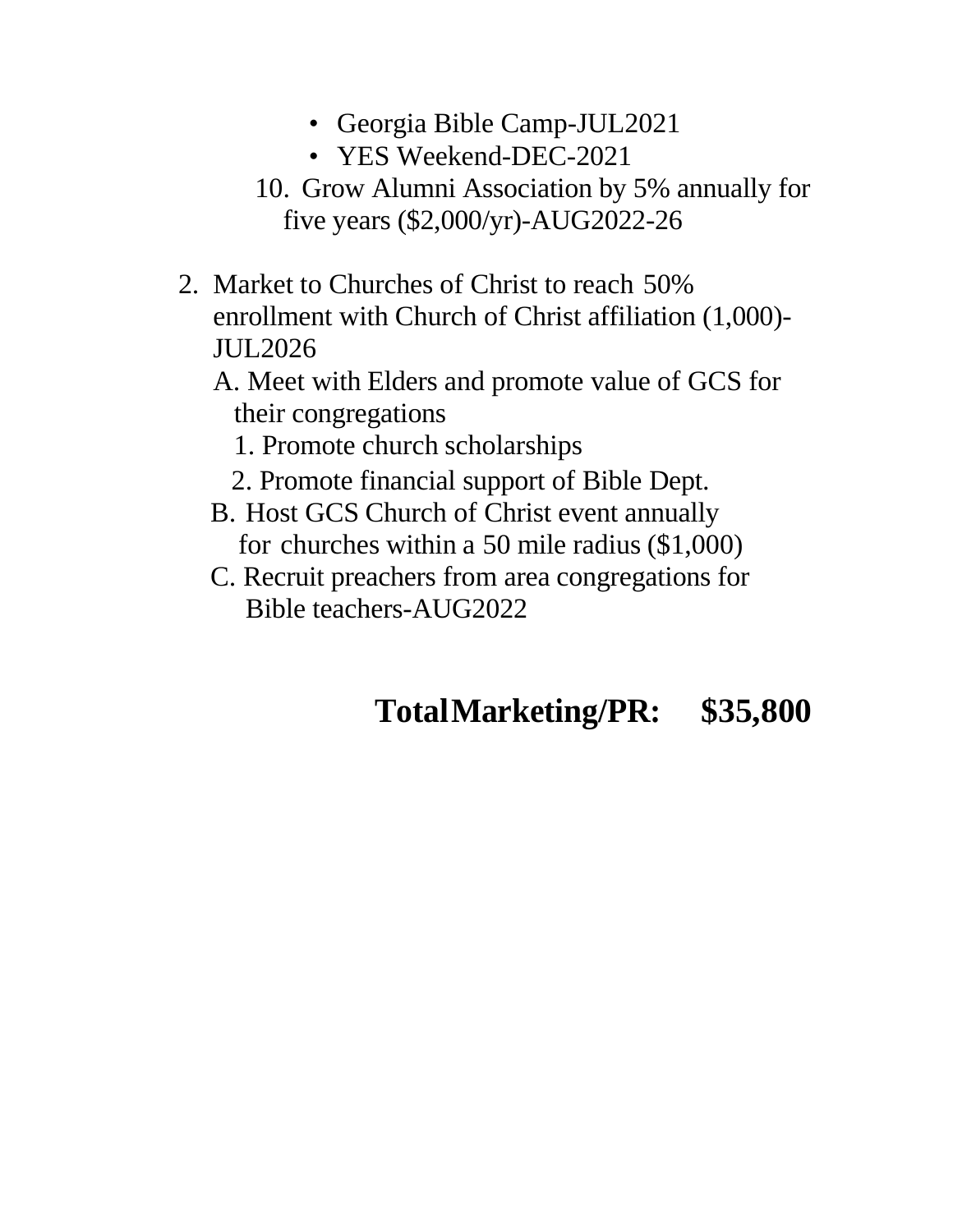#### **Finance**

Strategy: We will ensure adequate funding for Georgia Christian School.

Specific Result I: We will pay 100% of the state salary scale and include a benefits package (\$100,000 annually). AUG2025

Action Step:

- 1. Benchmark Plan for teacher pay/benfits-MAY2022
- 2. Distribute 5% earnings from endowments.
- 3. Fill K3-12 to capacity of 350 students-AUG 2022. -K3-12 Enrollment-294-MAY2019 -K3-12 Enrollment-304-MAY2020 -K3-12 Enrollment-304-May2021

Specific Result II: To provide income to balance the gap from income (tuition, lunchroom, athletics) and expenditures (\$200,000)-Annually

- 1. Develop and implement a written annual fund plan. NOV2021
	- A. Create Fundraising Committee-MAY2022
	- B. Promote Student Scholarship Organization Program
	- C. Benefit Dinner (net \$50,000)
	- D. Donations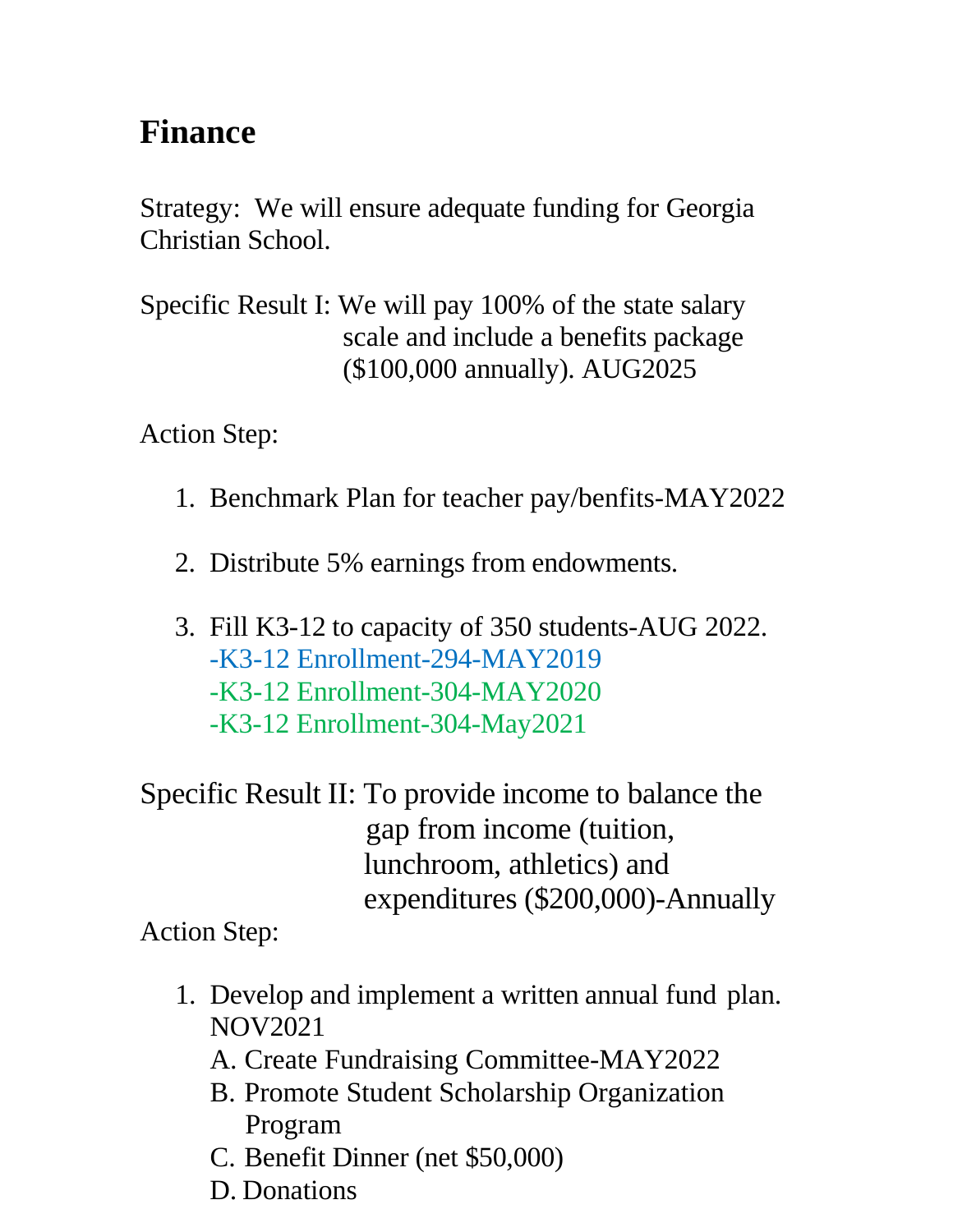- E. Fundraisers
	- Annual Telethon-MAR2022
- F. Parent Volunteer Association (PVA) Cmte-MAY2021
	- Four major fundraisers/year (goal) based on teacher/staff needs)
- G. Fund the Bible department 50% from donor income (\$50,000 annually)-AUG2023
- H.Endowment Draw-\$60,000 Annually-MAR2026
- I. Sch Endmt Draw-\$25,000 Annually-MAR2026

Specific Result: Ensure that the endowment is working for the school now.

Action Step:

1. Grow the Misty Endowment (Annual Fund) MAY2022

A. Secure planned giving/future estate gifts

- 2. Grow the Betty Louis Draughon Scholarship Endowment (\$20,000 annually). Ongoing
	- A. Promote "named scholarships"
		- 1. \$10,000 minimum (secure two current/future gifts)
		- 2. Must conform to policy of endowment allocation
	- B. Added Brogden and Tyler (2020); Johnson (2021)
- 3. Consider an Athletic Dept. Endowment-MAY2022

#### **TotalFinance:\$300,000**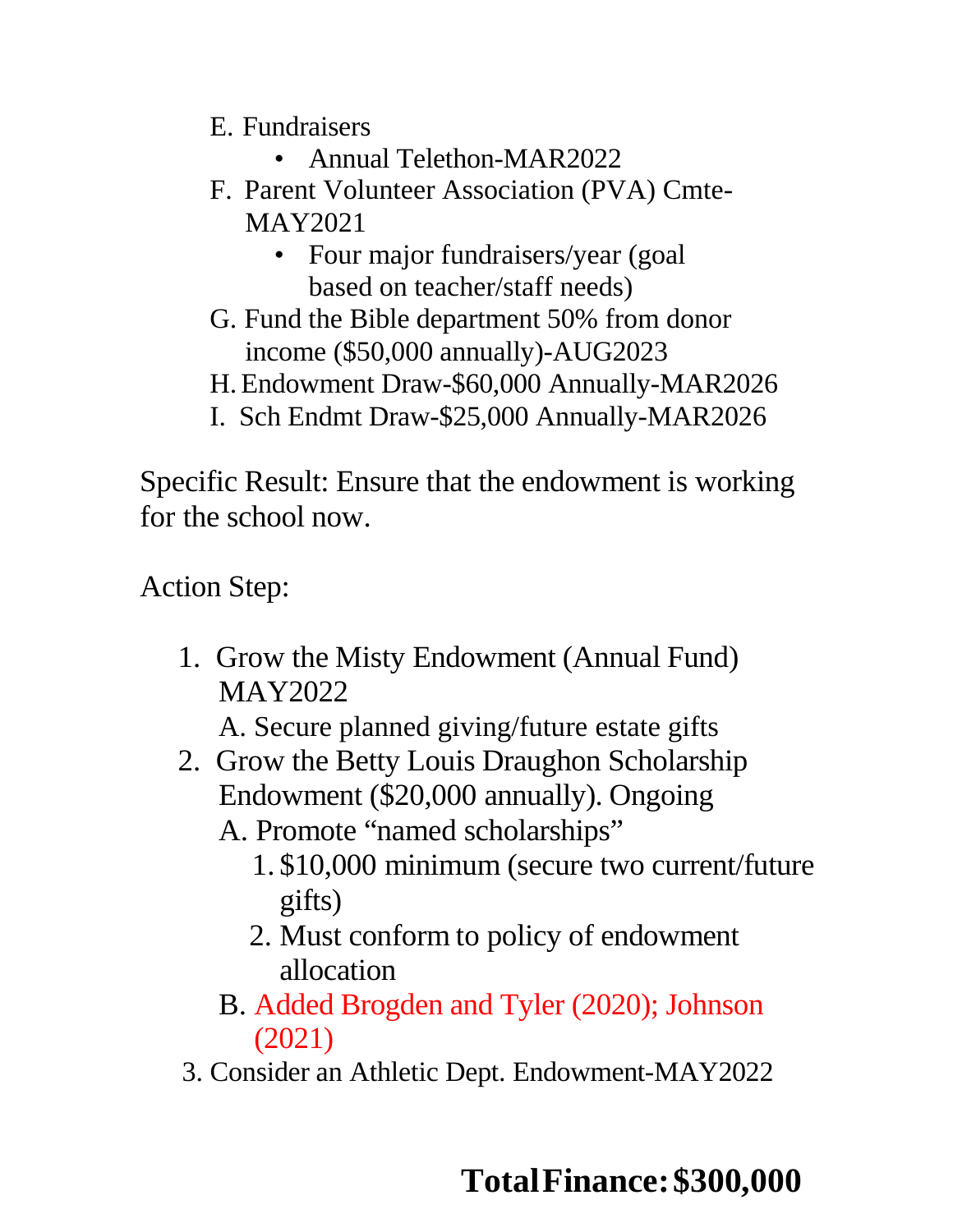#### **Academics**

Strategy: Ensure a standard of academic excellence.

Specific Result I: Ensure that we maintain an academic standard that prepares our students to pursue any profession.

Action Step:

- 1. Maintain state accreditation on annual basis (\$2,000)
	- A. Georgia Accrediting Commission (GAC) (\$500)-Good through DEC2025
	- B. Maintain Dual Accreditation through National Christian School Association (NCSA)/Cognia Accreditation (\$1,500 every 5 years)-Good through-JUL2026

2. Incorporate a standardized test-prep program-AUG2022

- 3. Increase MS/HS exploratory/elective options (\$5,000)-AUG2022
- 4. Provide additional classes for:
	- A. Vocational (\$35,000). AUG2023
		- 1. Equipment
		- 2. Instructor
	- B. Aspiring medical and engineer students (\$40,000) AUG2023
		- 1. Equipment
		- 2. Instructor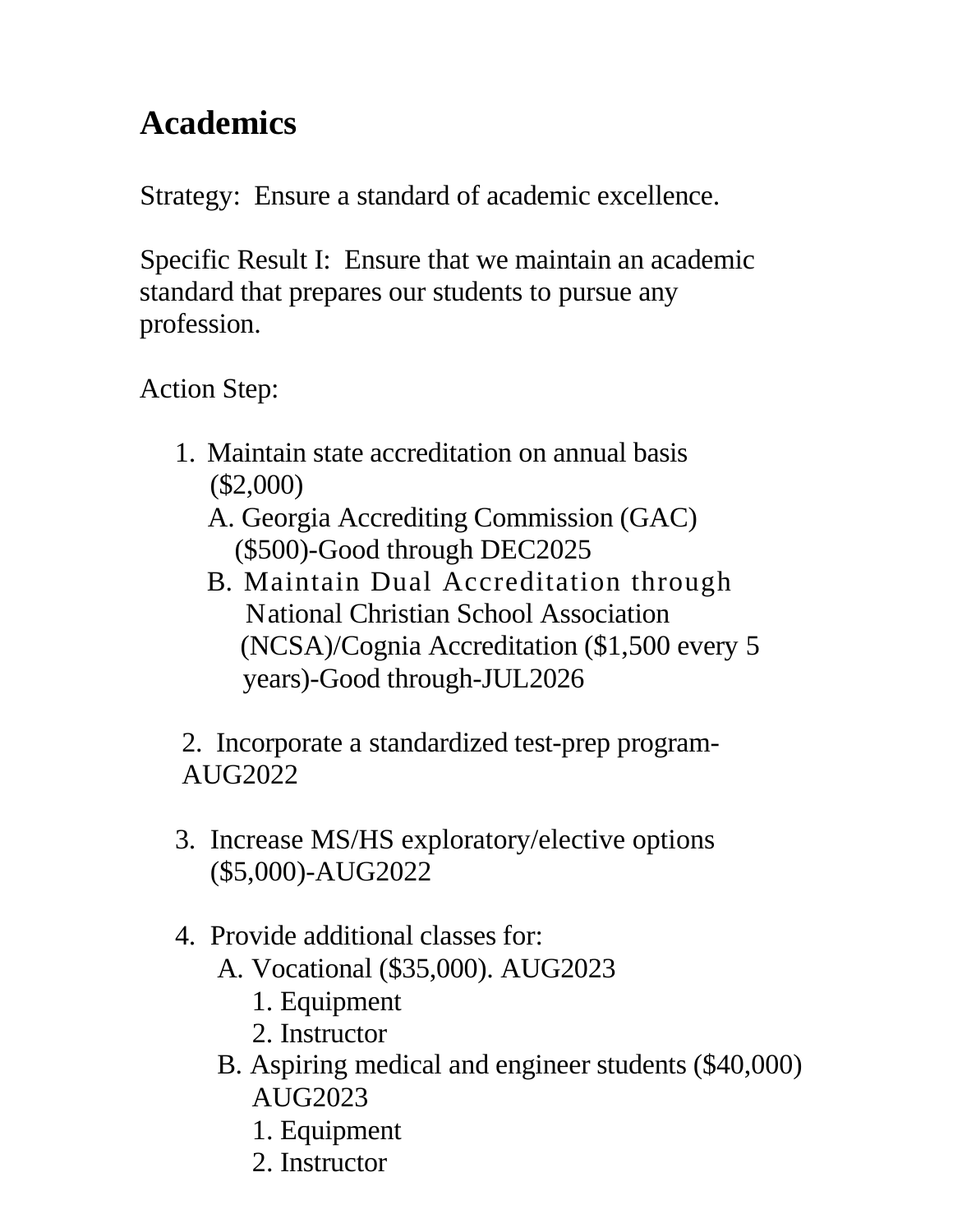Specific Result II: Ensure curriculum is a Christian-based plan that is a viable, challenging and enriching experience at all levels.

- 1. Continue to enrich Curriculum through:
	- A. Online courses
	- B. Dual enrollment
		- 1. VSU
		- 2. Wiregrass
		- 3. Harding University
	- C. Review entire curriculum and ensure Biblical integration in standards-based learning-MAY2022
	- D. Develop benchmark assessments to produce valid/reliable data for curriculum decision making-May2022
- 2. Add Driver's Education Program (work with Wiregrass Tech)-AUG2022
- 3. Develop a Tutoring Program-MAY2022
- 4. Develop a Co-op/intern/work study program-MAY2022
- 5. Develop a Credit Recovery Plan-MAY2022
- 6. Incorporate dedicated Parent Conferences throughout the year-MAY2022
- 7. Conduct a College Readiness Program (\$500/yr)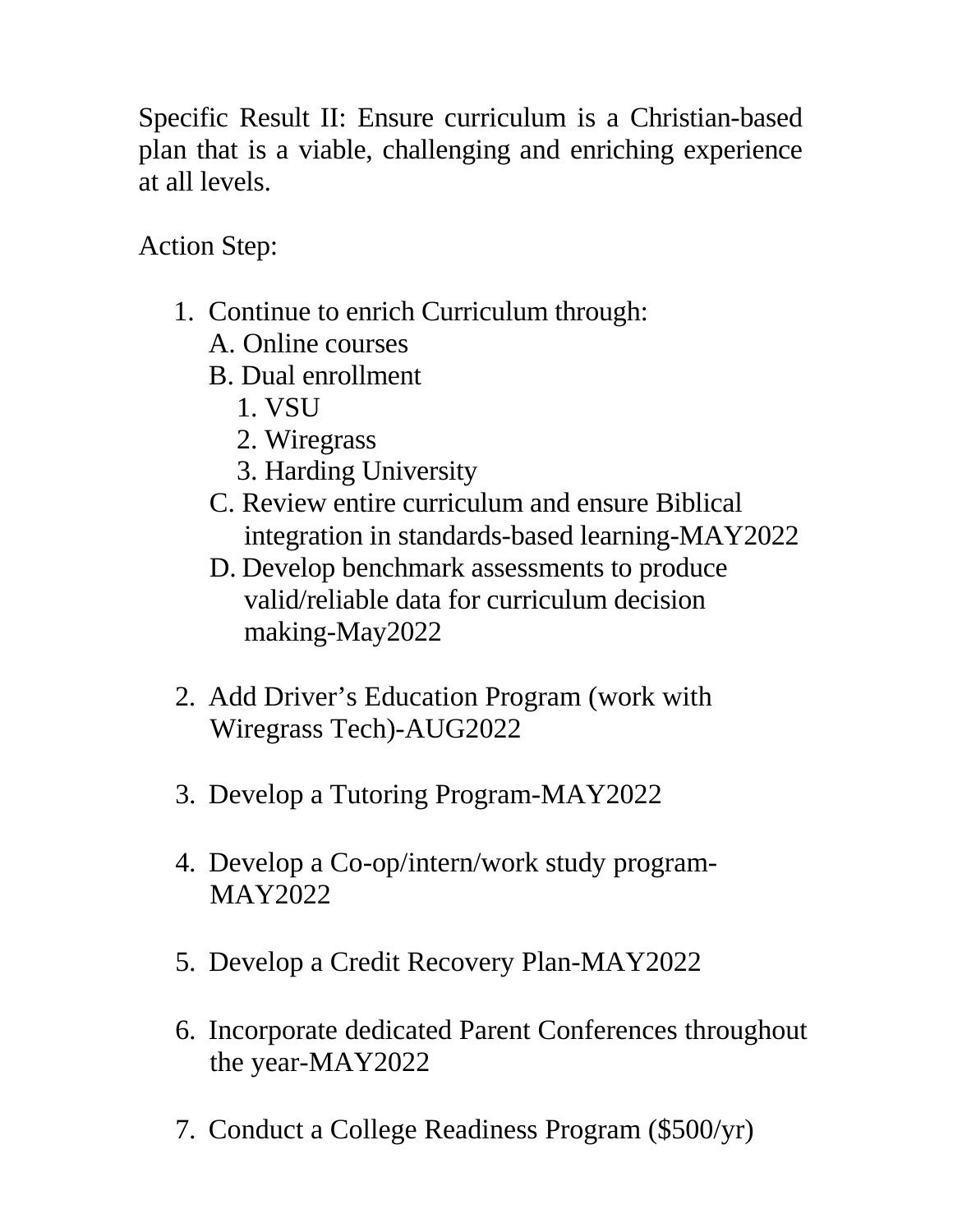- 8. Continue to purchase new subject books (\$10,000/yr)
- 9. Continue provide professional development that allows teacher to be more of a class facilitator vs. lecturer \$5,000 annually

Specific Result III: To Broaden student's experience with Fine Arts

Action Step:

- 1. Develop a plan for fine arts program-MAY2022 A. Classes, before/after school programs B. Personnel (music, drama, art) C. Cost?
- 2. Research funding by art foundations, councils, and other sources of funding. (DEC2015)

#### **TotalAcademics: \$97,500**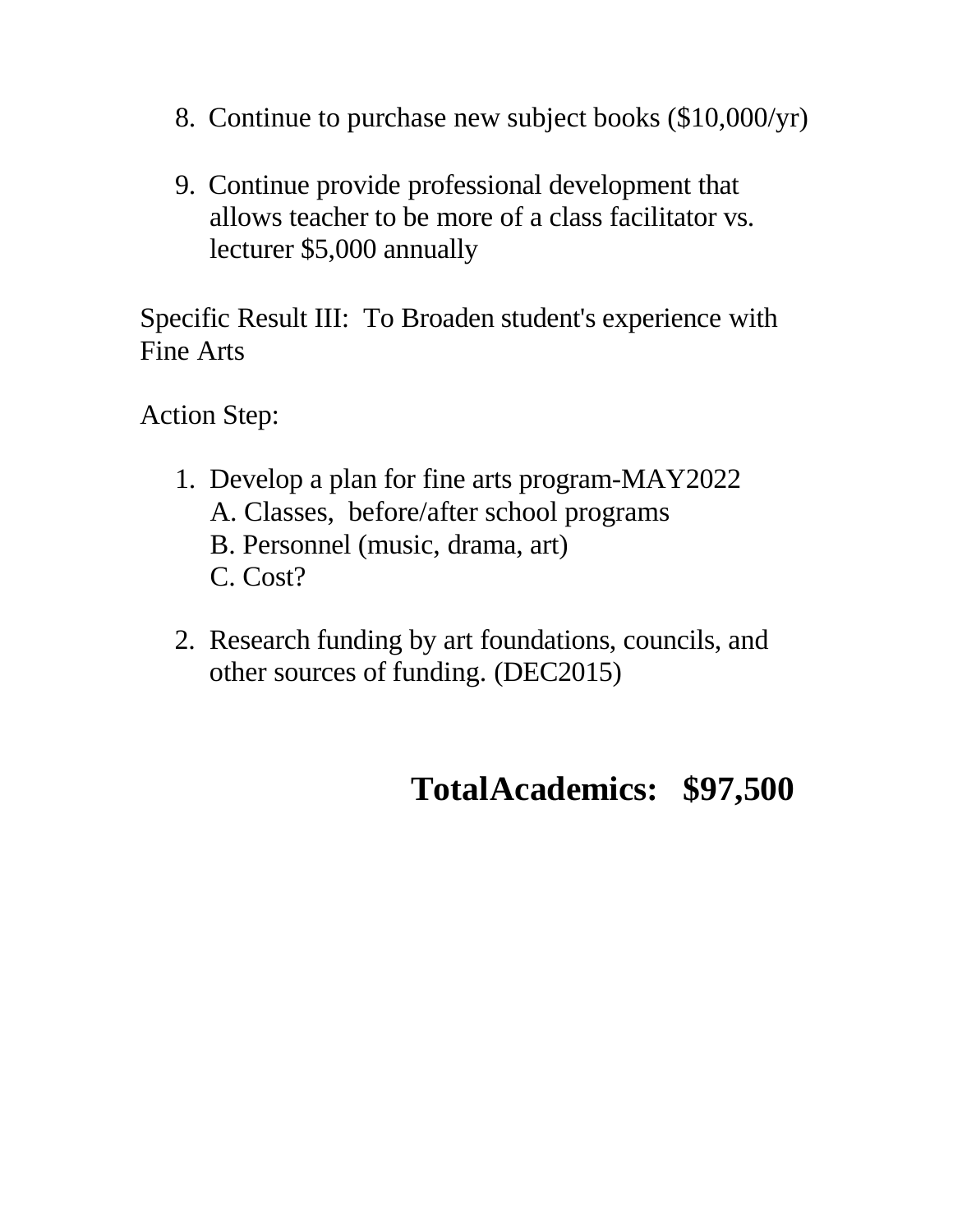## **Spirituality**

Strategy: Increase knowledge of Christ/Bible.

Specific Result I: Ensure that all know Christ and follow in His steps.

Action Step:

- 1. Develop Bible/Chapel Program with Standards (\$500)-MAY2022 A. Benchmarks
- 2. Have separate boys/girls Bible classes (at least for 6- 9weeks)-AUG2022
- 3. Offer advanced Bible classes for upper classmen
- 4. Continue to utilize chapel to maximize spiritual growth (\$1,000) A. Split chapel (boys/girls and middle/high) B. Small group chapel
- 5. Develop Spiritual Life Survey-MAY2022
- 6. Leadership/Campaign based on student feedback (\$500)-AUG2022
- 7. Increase service opportunities
	- A. Summer Youth Event (\$500)
	- B. Work with Forrest Park regarding Mission Trips
	- C. Habitat for Humanity/community projects

## **Total Spirituality: \$2,500**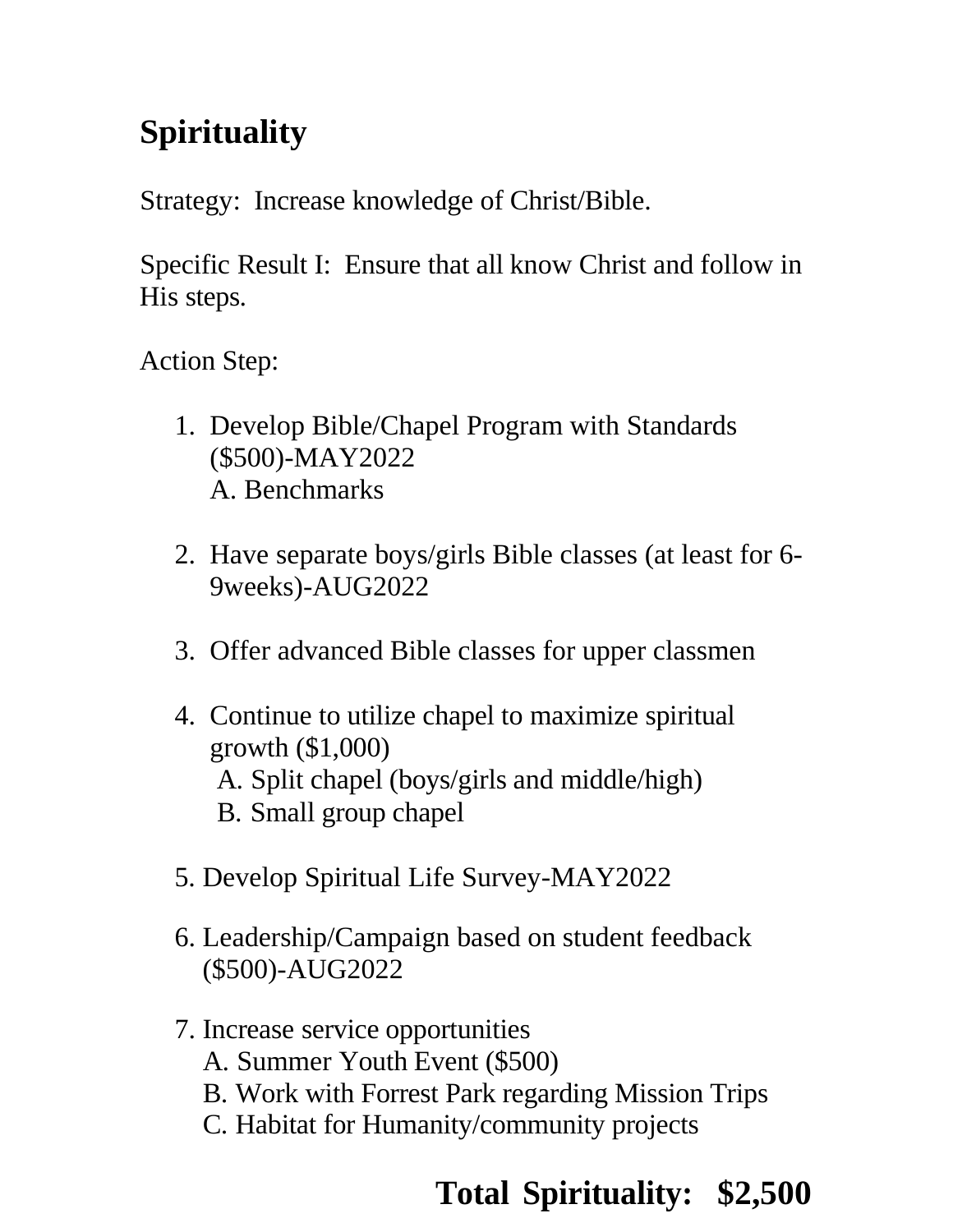### **Extracurricular**

Strategy: Develop a Christian extracurricular program.

Specific Result: To develop programs that promote sportsmanship, team attitudes, individual accomplishments and excellence allowing students to compete at their highest level.

- 1. Add Extracurricular Clubs (and incorporate "Club Days" during the school year)-DEC2021
	- A. Beta Club-ongoing
	- B. Interact Club-ongoing
	- C. Drama Club-AUG2022
	- D. 4-H Club-AUG2022
	- E. Chess Club-DEC2021
	- F. Future Farmer of America (FFA)-AUG2023
- 2. Start an Agricultural Program (\$60,000)- AUG2024
	- A. Establish Future Farmers of America Program-AUG2024
- 3. Start a JROTC Program (\$35,000)-AUG2025
- 4. Create a Music Program that leads to a Band (\$50,000)-AUG2025
	- A. Start with a Band Class/Hire Band Teacher (\$35,000)-AUG2025
	- B. Instruments/Band Room (\$15,000)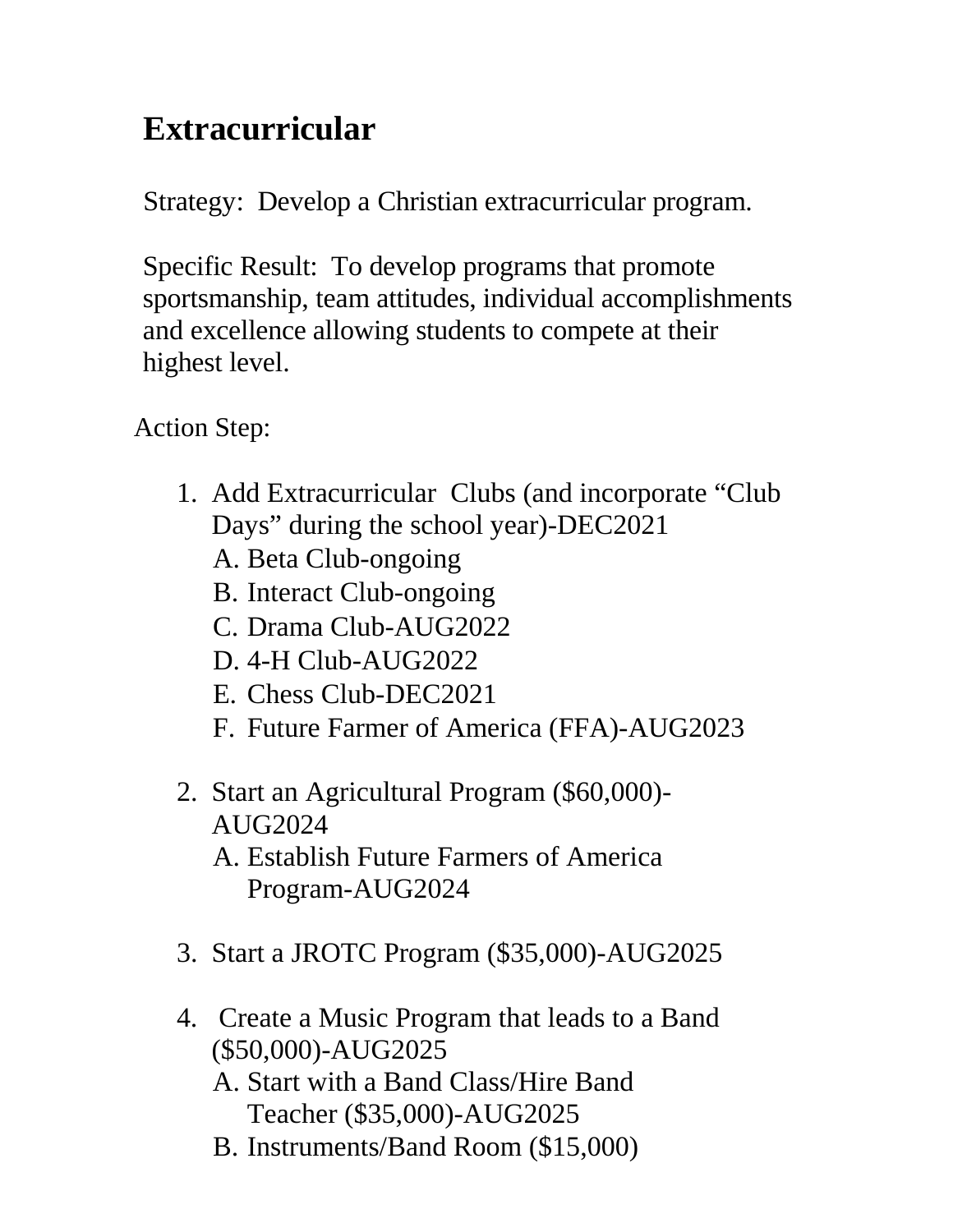- 5. Guarantee effective staff (\$1,000/yr)-Ongoing
	- A. Hire and retain quality faculty and staff
	- B. Recruit from Christian colleges
	- C. Dedicated person for each activity with detailed Duties and Responsibilities-JAN2022
- 6. Start competitive cheerleading (\$1,000/yr)-AUG2023
- 7. Literary (\$2,500)
	- A. Establish the position of Literary Director (AUG2021)
	- B. Compete in One Act, Solo, trio, quartet, speaking, essay, etc. (MAY2022)

#### **Total Extracurricular: \$149,500**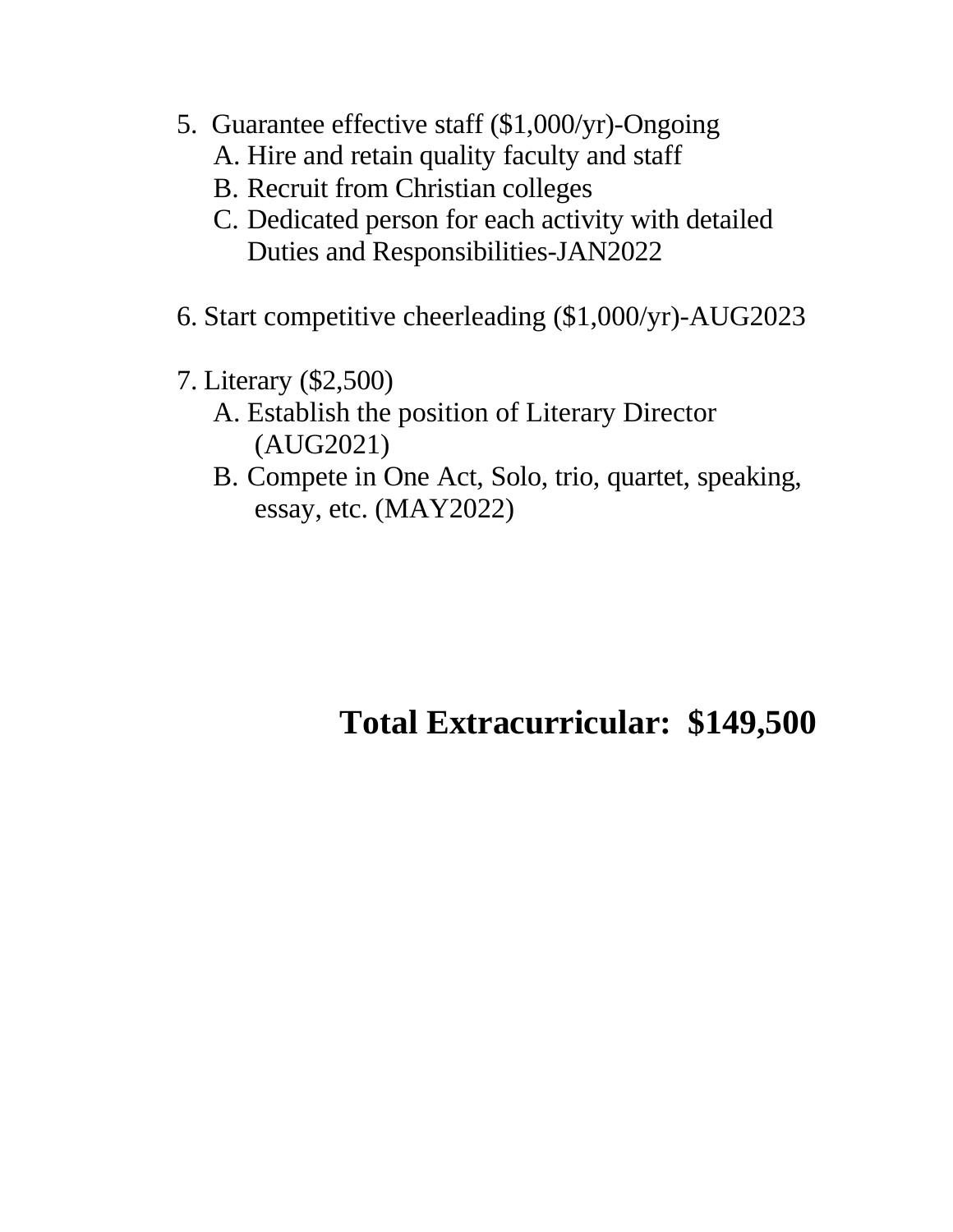### **Personnel**

Strategy: Ensure the employment of a highly qualified faculty.

Specific Result: Every teacher will have a minimum of a bachelor's degree and hold a teaching certificate in the field that they teach.

Action Step:

- 1. Hire Full-time female Coach/teacher (\$35,000)- AUG2021; Morgan Sykes hired JUL2021
- 2. Create permanent K3 Paraprofessional position (\$17,000)-AUG2021; Melissa Bundrick hired JUL2021
- 3. Hire EL Librarian (\$10,000-part time)-AUG2021; Sarah Musgrove hired JUL2021
- 4. Provide access to a male counselor-(\$5,000)- AUG2022
- 5. Establish a Curriculum Director-(\$5,000)-AUG2023

## **Total Personnel: \$72,500**